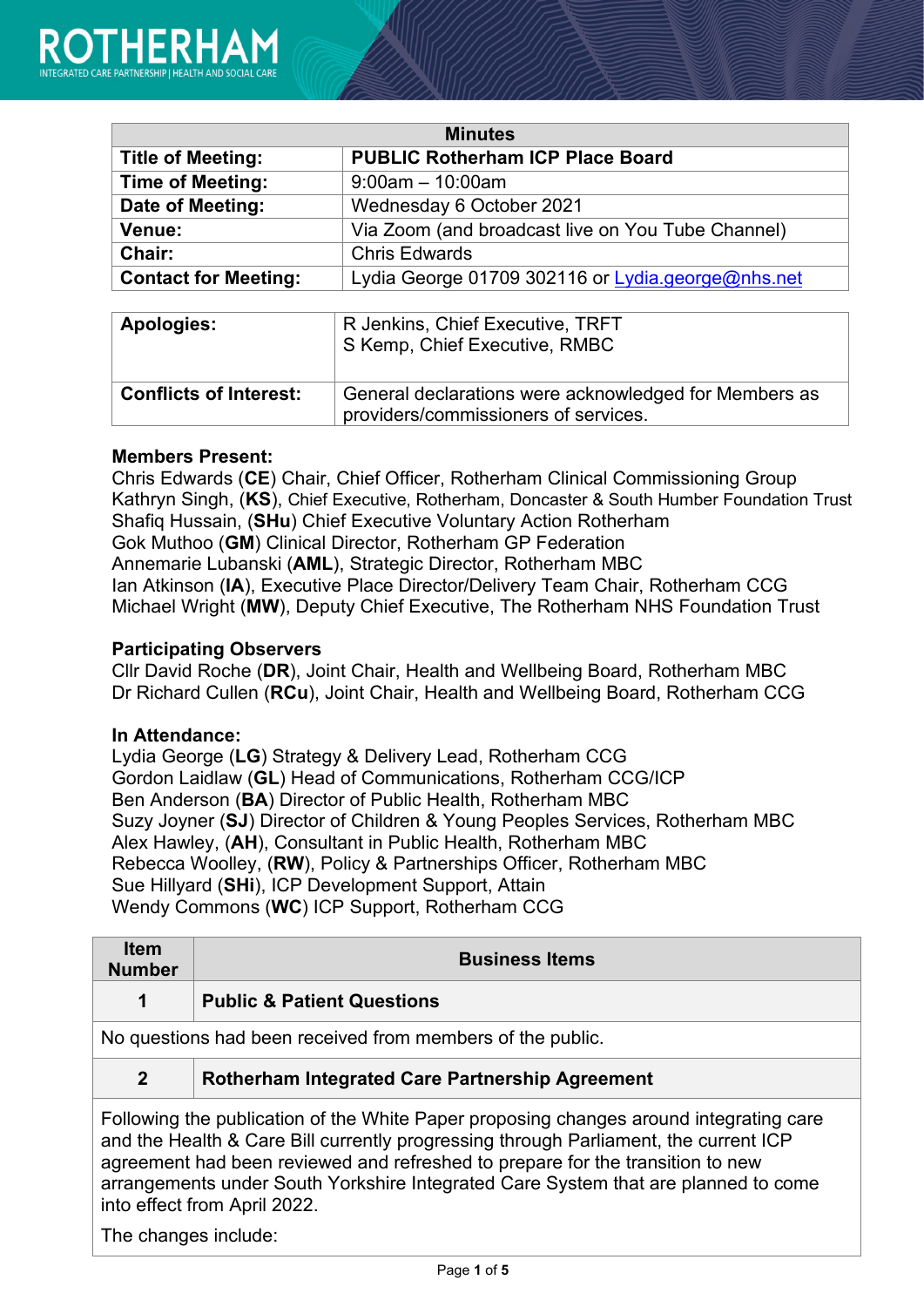- Updated principles that partners will comply with in working together to achieve the common vision and objectives
- Updated terms of reference for Rotherham Place Board and Delivery Team
- An updated Rotherham Place Plan
- The development of the Plan
- Provision to enable provider collaboration as a key part of Place arrangements

Members approved the latest version of the Agreement, acknowledging that it will be kept under review and may be subject to further revision with the issue of policy and legislation to ensure that Rotherham Place meets the requirements for the new future architecture.

# **3 Rotherham Integrated Care Development Plan Update**

Members noted the Quarter 2 report which highlights the process being undertaken against several actions in relation to integrating care to provide due diligence and ensure Rotherham Place is in a position to take on delegation from the ICS by April 2022. Progress is on track and there were no concerns of note. A further progress update will be received at the end of Quarter 3.

# *Action: IA/LG*

# **4 Provider Alliance Update**

Kathryn Singh reported that, following the publication of further guidance on Provider Collaboratives, Place partners are already working multi-sectorally to engage on whole pathways of transformation and collaboration and are considering how mental health, primary care, acute and social care sectors all work together in a single collaborative format. Work is in progress, supported by Hill Dickinson and with dedicated project management support, to look at real benefits to reduce variation and improve health for Rotherham residents. Sector provider collaboratives are also being established with, an acute federation of provider trusts across South Yorkshire, as well as an emerging mental health alliance of providers and additionally, provider alliances forming around primary care and general children's services. It is therefore important for Rotherham Place to be cognisant of how we will operate in the new infrastructure with ICS partnerships and boards as well as single sector federations.

Acknowledging these complex changes, Place Members noted the importance of ensuring Rotherham Place is represented at all forums whilst continuing to ensure the best possible outcomes is achieved for our population. Members will be kept updated on further discussions and developments.

# **5 Transformation Group Updates**

# *5i Children & Young People*

On behalf of the group Alex Hawley updated members on the First 1001 days priority. He highlighted four aspects:

- 0-19s had performed well despite the disruption of the pandemic using a skill mix staffing model approach
- There has been good partner engagement in the re-commissioning process for the new 0-19s service which will commence in 2023
- The Trust has developed the 'grow your own' local model to address filling vacancies for specialist nurses which is a national issue
- realigning of public health consultant portfolios with the four aims of the Health & Wellbeing Board has improved focus, strengthened relationships with partners and provides a more co-ordinated approach.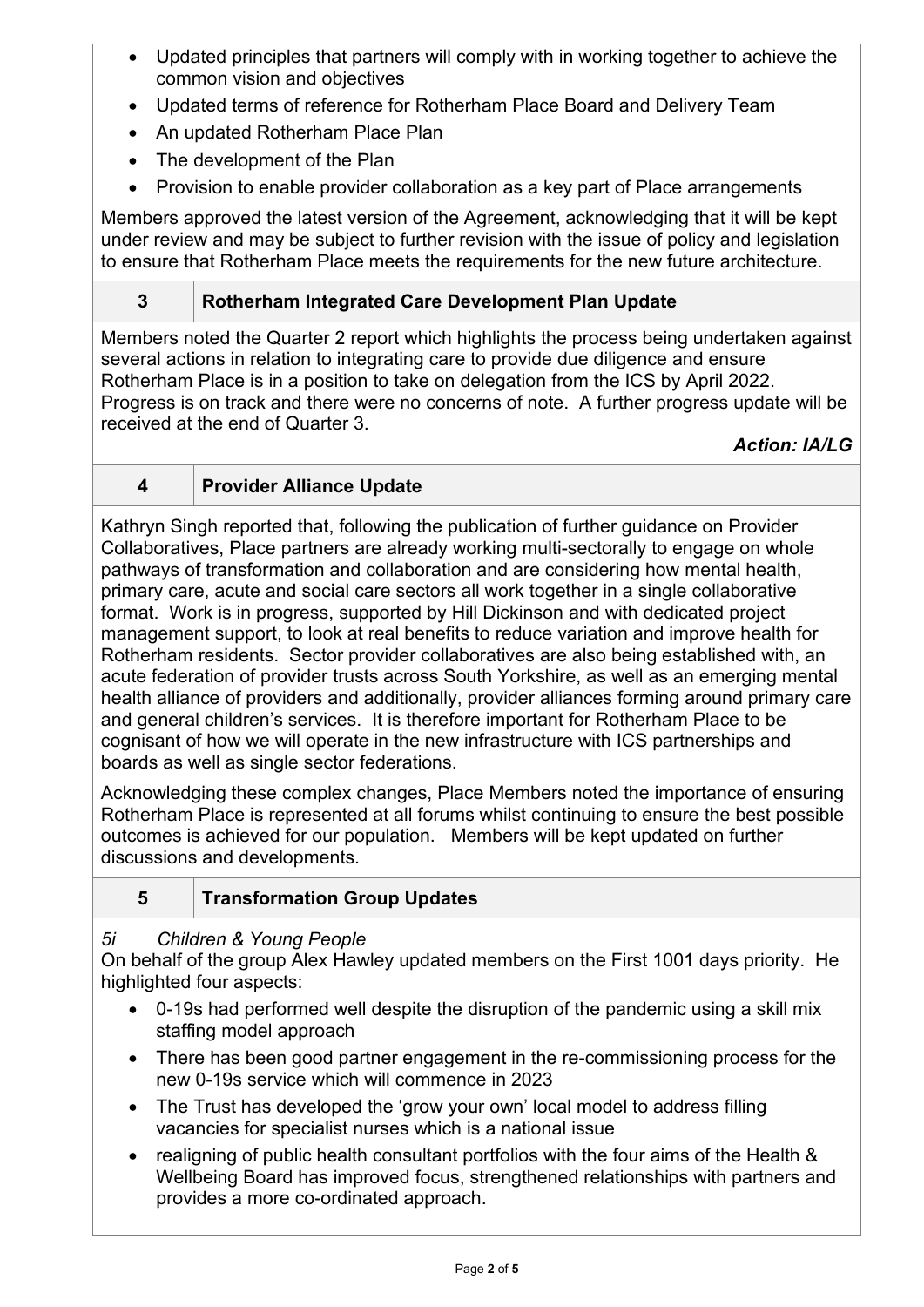Concerns highlighted included the impacts of the pandemic, particularly for those born within the crisis, sustained breastfeeding had not been measured and could show an impact on outcomes e.g., healthy weight. However, the system upheaval and effects of the pandemic and local service changes are being taken into account.

In response the Group will be:

- creating a strategy framework for best start and beyond, with a workshop planned with partners to begin the process.
- continuing work to complete the 0-19s commissioning process by April 2022 with new guidance expected to inform the specification for the new contract from 2023.
- Reviewing the current oral health service against new guidance and completing the South Yorkshire feasibility study for a potential sub-regional water fluoridation scheme
- Adopting the new healthy child programme guidance into the new contract
- Undertaking a pilot to provide a model for broadening continuity of care to address concerns of smoking at time of delivery.

Place Board thanked the Children & Young People's Transformation Group for continuing the work throughout the difficult pandemic period.

# *5ii Mental Health & Neurodevelopmental*

Ian Atkinson gave an update on Priority 10 – Development of the Autism Strategy & Neurodevelopmental pathway which focusses predominantly on the adult element of the pathway and highlighted the following areas as working well:

- the development of the diagnostic service which had been expanded and launched in September 2020. Further expansion will 'go live' from December 2021
- post diagnostic service provision has also been introduced and is being expanded towards the end of the year
- Positive partnership working has facilitated the establishment of a neurodevelopment group, a neurodiversity support service and an autism diagnostic service
- The post diagnostic pathway has been reconfigured to enhance post diagnostic provision
- A gap analysis review has been conducted on the autism strategy

In terms of concerns, further work is required to understand capacity and demand for the adult ASD pathway. A gap analysis has identified unmet need around post diagnostic support for those with a recent diagnosis or those who may not have been able to access support at the time of their diagnosis, pre and post diagnostic support is required to bridge the gap for transitioning from children and young people to adult services and finally Rotherham's Autism Strategy should consider how accessible public transport is for the autistic population.

Next steps for the group will be to focus on:

- the mobilisation of the expansion of the diagnostic and specialist and wider post diagnostic offer
- analysing demand to avoid reactive commissioning and provide more stability
- enhance and develop the ADHD pathway
- pilot solutions (in partnership with the ICS/TCP) for unmet pre and post diagnostic needs
- Work with SYPTE and City Region to make public transport more accessible for autistic people

Members thanked the MH, LD and ND Transformation Group and teams for the comprehensive update and the good progress made.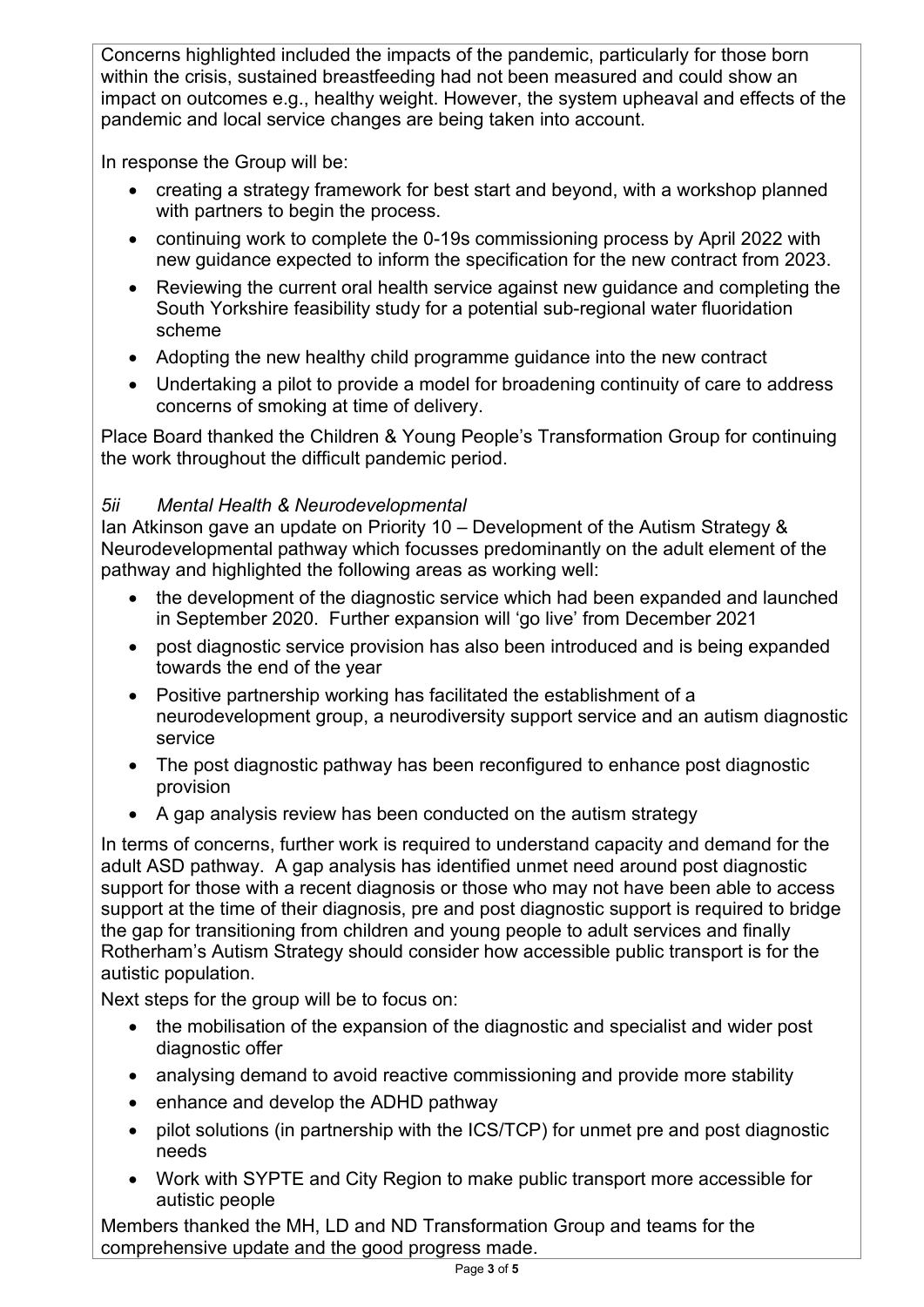# *5iii Urgent & Community Care*

Michael Wright gave an update on Enhanced Health in Care Homes highlighting a number of areas that are working well including:

- supporting care homes through the pandemic with training in PPE use, infection protection and control, Covid testing etc
- Targeted holistic support including multi-disciplinary teams, development of a dashboard to identify homes requiring intensive support, specialist resources eg hydration video
- Providing digital improvements for families to connect with residents, Wi-fi provision, remote monitoring of falls, wound care and nutrition, introduction of Rotherham Health Record
- Supporting the development of the health record and Echo on-line training (using Aging Well monies)
- 98% of residents and staff in homes for older people and learning disabilities received first dose of Covid vaccination

Concerns with this priority area include increased complexity including challenging behaviour that has led to some people moving home, recruitment and retention of nursing and care staff, heavy reliance on agency staff which compromises quality and cost, low bed occupancy rates are being seen and there is fragility in the market that could result in home closures.

A clear plan was outlined in terms of what needs to happen next including:

- A review of current practice to standardise the offer and share good practice
- Review and mapping of activities to streamline physical and mental health care homes to simplify access and support
- Continue to roll out Rotherham Health Record to care homes
- Implement a holistic approach to hydration in care homes to reduce hospital admission
- Commence joint commissioning across health and social care

Place Board noted the update and asked that thanks are conveyed to the Transition Group and teams for the continued hard work throughout the challenges of the pandemic.

### **6 Rotherham Revised Health & Wellbeing Plan Priorities**

Cllr Roche explained that during the pandemic the Health & Wellbeing Board had agreed a one-year plan which had concluded in the Summer. Engagement sessions had been held with Health & Wellbeing Board Members to refresh priorities based on the key principles that H&WB priorities should fit closely with the Rotherham Place Plan and should take account of the Health & Social Care Bill and future working arrangements within SY Integrated Care System. Members reviewed the four aims and the twelve strategic priorities that had been agreed by the Health & Wellbeing Board which had consolidated the focus and improved alignment with Place Board as well as clarifying alignment between the H&WBB and Place Board.

Members noted the strong governance link between the two Boards and the strong relationship and alignment with the priorities and thanked Rebecca Woolley for the update.

### **7 Draft Minutes from Public ICP Place Board – 8 September 2020**